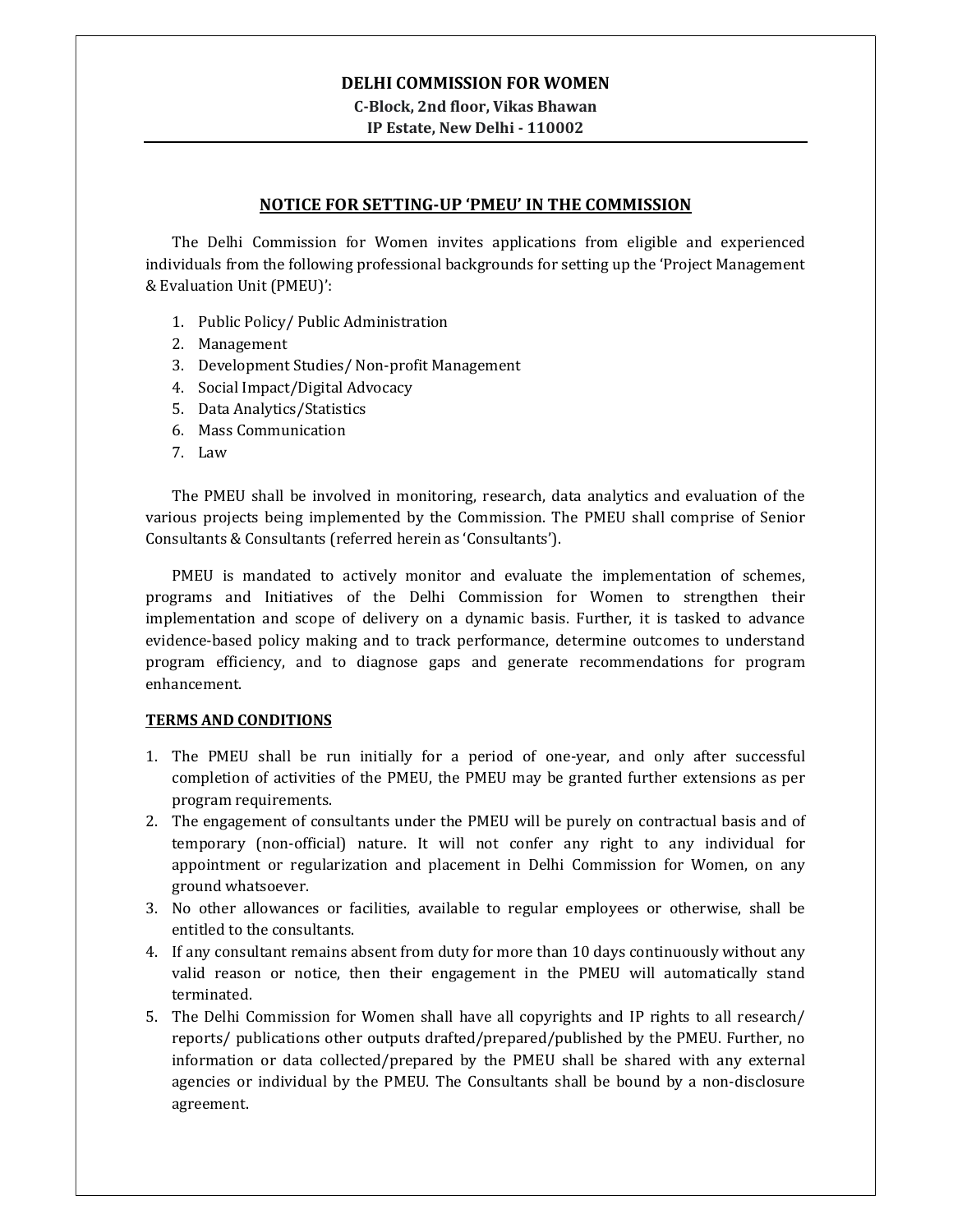### PMEU OBJECTIVES:

- Design systems & mechanisms for program monitoring, evaluation & management
- Develop and coordinate capacity building sessions for program stakeholders
- Conduct holistic and intrinsic research and field surveys
- Develop IEC (Information, Education and Communication) materials
- Develop & Analyze MIS reports for program enhancement
- Design grassroots campaigns for engagement and awareness
- Facilitate networking and linkages with similarly placed stakeholders to strengthen each program and initiative of the Commission
- Maintain documentation and analytics of best practices and case studies
- Develop mediation, dispute-resolution and counseling mechanisms in the Commission

# COMPOSITION:

The PMEU shall comprise of Senior Consultants and Consultants as follows:

| S.<br>No.      | <b>Designation</b>    | <b>Number</b> | <b>Qualification &amp; Experience*</b>                                                                                                                                                                                                  | Age<br>Limit | Fixed<br>Remuneration       |
|----------------|-----------------------|---------------|-----------------------------------------------------------------------------------------------------------------------------------------------------------------------------------------------------------------------------------------|--------------|-----------------------------|
| $\mathbf{1}$   | Senior<br>Consultant  | 10            | Master's degree in the requisite field<br>with minimum 3 years of work<br>experience; Candidates must possess<br>excellent research and drafting skills<br>with complete command over English<br>& Hindi                                | 35<br>years  | Rs. 1,25,000/-<br>per month |
|                |                       |               | Preference will be given to candidates<br>having relevant work experience at a<br>senior position along-with having field<br>experience in the relevant area                                                                            |              |                             |
| $\overline{2}$ | Consultant<br>(Legal) | 5             | Bachelor of Laws (LLB) with minimum<br>4 years of work experience in the<br>requisite field;<br>Candidates<br>must<br>possess excellent research and drafting<br>skills with complete command over<br>English & Hindi                   | 45<br>years  | Rs. 1,00,000/-<br>per month |
|                |                       |               | Preference will be given to<br>the<br>candidate<br>having<br>expertise<br>in<br>Mediation and Dispute Resolution<br>mechanisms.                                                                                                         |              |                             |
| 3              | Consultant-I          | 5             | Bachelor's degree in the requisite field<br>with minimum 2 years of work<br>experience in the requisite<br>field;<br>Candidates must possess excellent<br>research and drafting skills with<br>complete command over English &<br>Hindi | 35<br>years  | Rs. 75,000/-                |
| $\overline{4}$ | Consultant-II         | 5             | Bachelor's degree in the requisite field<br>with minimum 1 year of work<br>experience in the requisite field;<br>Candidates must possess excellent<br>research and drafting skills with<br>complete command over English &<br>Hindi     | 30<br>years  | Rs. 60, 000/-               |

\*Relaxation may be provided at the discretion of the Commission in exceptional circumstances on case-to-case basis.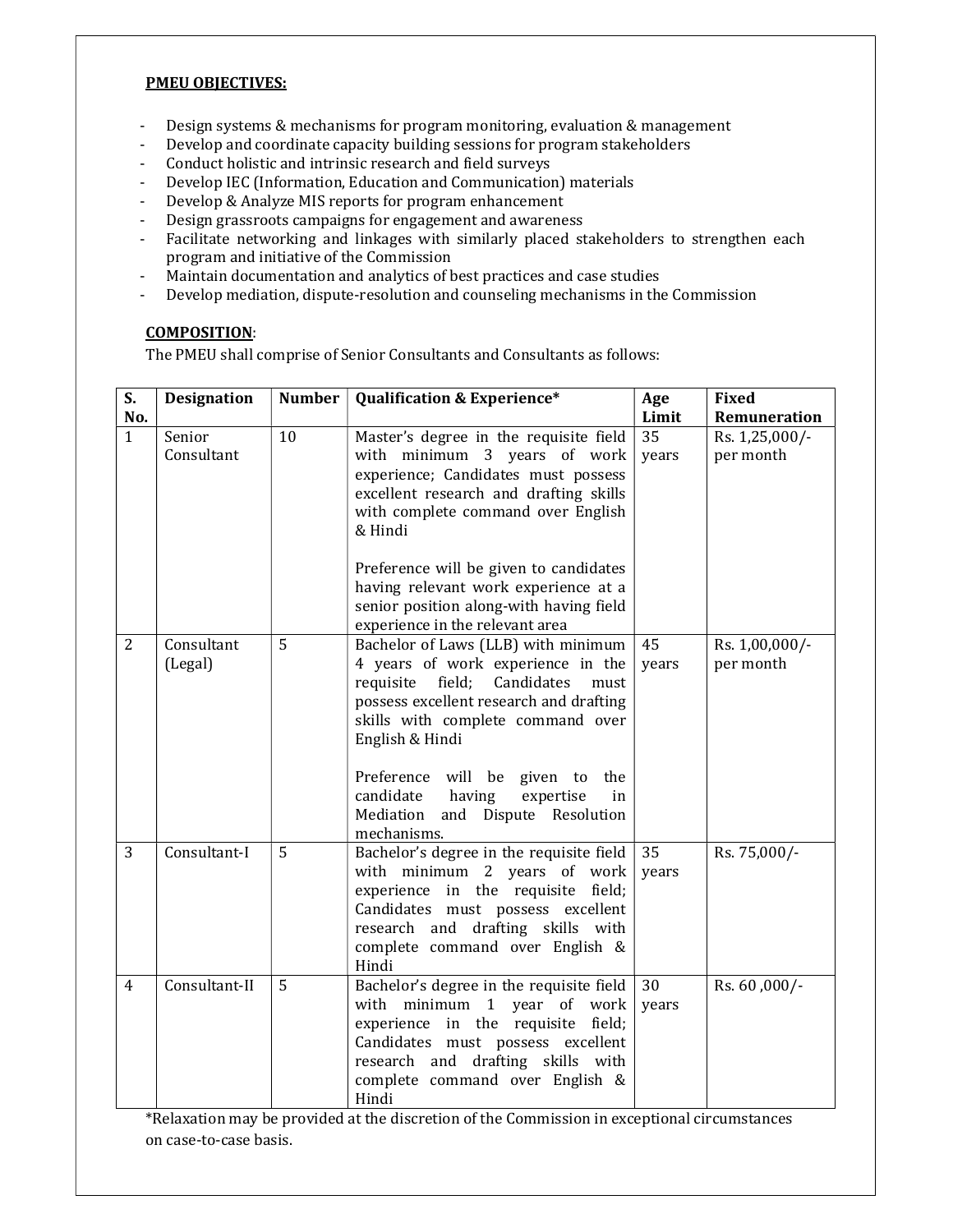# Format of Application

- 1. Advertisement dated
- 2. Post applied for
- 3. Name in full
- 4. Mother's/ Father's/Spouse Name
- 5. (a) DOB : (dd/mm/yyyy) (b) Age on closing date:

6. Education/Technical Qualifications: (In chronological order from matriculation onwards)

| S.<br>No. | Name of<br>Course/<br><b>Exams</b><br>passed | University/<br><b>Board</b> | Name of<br>Institution | <b>Durat</b><br>ion of<br>the<br>cours<br>e | <b>Year of</b><br>passing | <b>Subjects</b><br>offered | Subject of<br>specialization | Div/Class<br>$/$ % of<br>marks/<br><b>CGPA</b> |
|-----------|----------------------------------------------|-----------------------------|------------------------|---------------------------------------------|---------------------------|----------------------------|------------------------------|------------------------------------------------|
|           |                                              |                             |                        |                                             |                           |                            |                              |                                                |
|           |                                              |                             |                        |                                             |                           |                            |                              |                                                |
|           |                                              |                             |                        |                                             |                           |                            |                              |                                                |
|           |                                              |                             |                        |                                             |                           |                            |                              |                                                |
|           |                                              |                             |                        |                                             |                           |                            |                              |                                                |
|           |                                              |                             |                        |                                             |                           |                            |                              |                                                |
|           |                                              |                             |                        |                                             |                           |                            |                              |                                                |
|           |                                              |                             |                        |                                             |                           |                            |                              |                                                |
|           |                                              |                             |                        |                                             |                           |                            |                              |                                                |

 (Enclose a separate sheet, duly authenticated by your signature, if the space below is insufficient)

7. Employment record : (Details in chronological order, stating with the first job to current employment' status)

| S.<br>No. | Name &<br><b>Address of</b><br>Employer | Post/<br>Designatio<br>$\mathbf n$ | Designatio<br>of<br>$\mathbf n$<br>reporting<br>officer | <b>Please</b><br>specify<br>whether<br>the post<br>was held<br>on adhoc/<br>regular<br>permanen<br>t | Perio<br>d<br>(from<br>$-$ to) | <b>Total period</b><br>of each<br>employment<br>in years,<br>months &<br>days for the<br>said post/<br>designation | <b>Details</b><br>of salary<br>received<br>along<br>with<br>perks (if<br>any) | <b>Nature</b><br>of duty |
|-----------|-----------------------------------------|------------------------------------|---------------------------------------------------------|------------------------------------------------------------------------------------------------------|--------------------------------|--------------------------------------------------------------------------------------------------------------------|-------------------------------------------------------------------------------|--------------------------|
|           |                                         |                                    |                                                         |                                                                                                      |                                |                                                                                                                    |                                                                               |                          |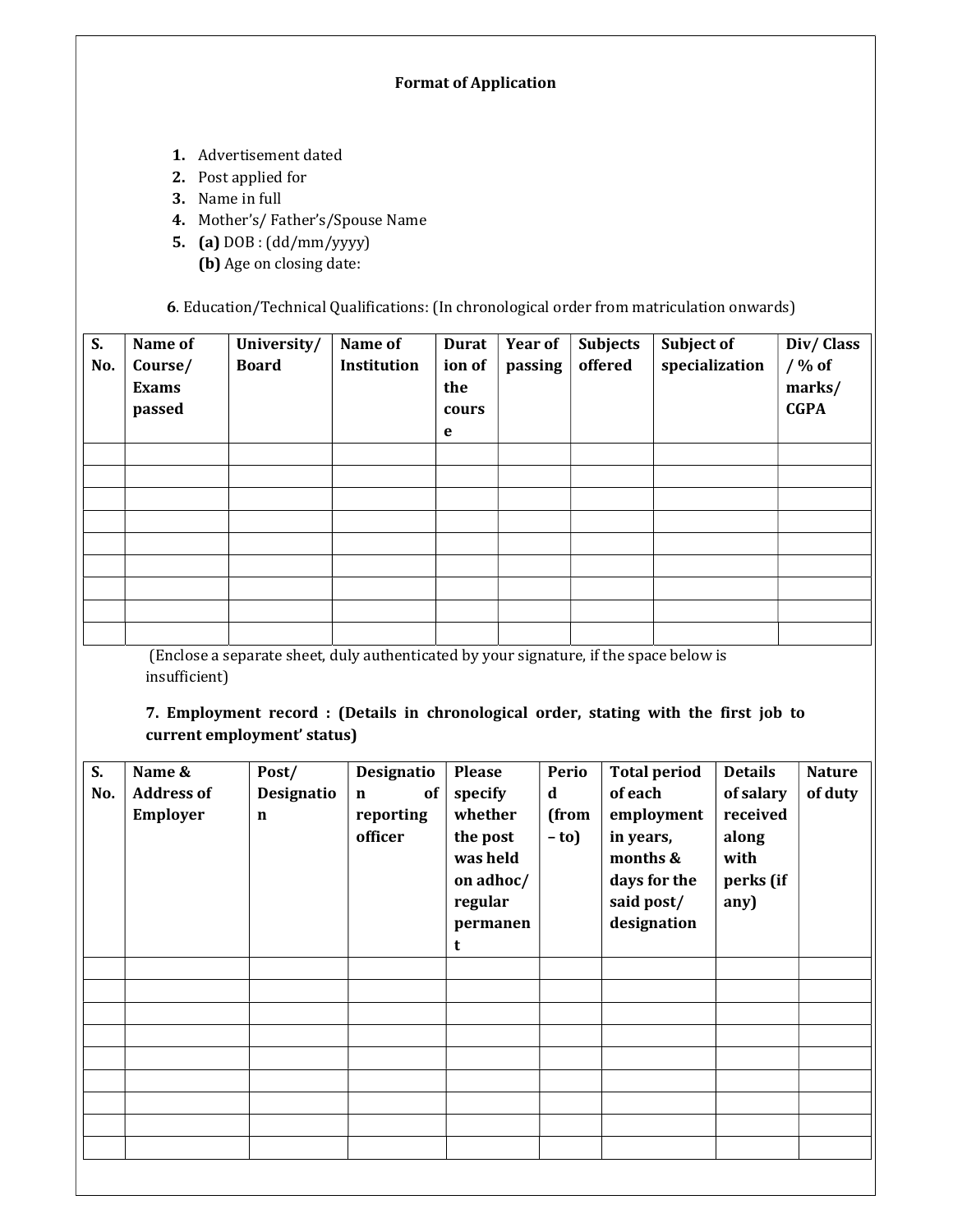| 8. Experience certificate for each of the jobs mentioned above (Copy).                                                                               |         |                |
|------------------------------------------------------------------------------------------------------------------------------------------------------|---------|----------------|
| 9. Relevant proofs for academic qualification as mentioned above (copy.                                                                              |         |                |
|                                                                                                                                                      |         |                |
| 11. Computer skills                                                                                                                                  |         |                |
|                                                                                                                                                      |         |                |
|                                                                                                                                                      |         |                |
|                                                                                                                                                      |         |                |
| 12. Any Course/Certification                                                                                                                         |         |                |
|                                                                                                                                                      |         |                |
|                                                                                                                                                      |         |                |
| 13. Address for correspondence: (In Block letters).                                                                                                  |         |                |
|                                                                                                                                                      |         |                |
|                                                                                                                                                      |         |                |
|                                                                                                                                                      |         |                |
|                                                                                                                                                      |         |                |
| 14. Permanent Address: (In Block letters)                                                                                                            |         |                |
|                                                                                                                                                      |         |                |
|                                                                                                                                                      |         |                |
|                                                                                                                                                      |         |                |
|                                                                                                                                                      |         |                |
| 15. Any other information you may wish to add (like list of publications, Membership earned of<br>societies, awards and recognition, etc (in brief): |         |                |
|                                                                                                                                                      |         |                |
|                                                                                                                                                      |         |                |
|                                                                                                                                                      |         |                |
|                                                                                                                                                      |         |                |
|                                                                                                                                                      |         |                |
| 16. Vigilance Status:                                                                                                                                |         |                |
| Please indicate if: (Please tick)                                                                                                                    | Yes<br> | N <sub>0</sub> |
| (a) Are you currently under suspension:<br>.                                                                                                         |         |                |
| (c) Prosecution for a criminal charge is pending against you                                                                                         |         |                |